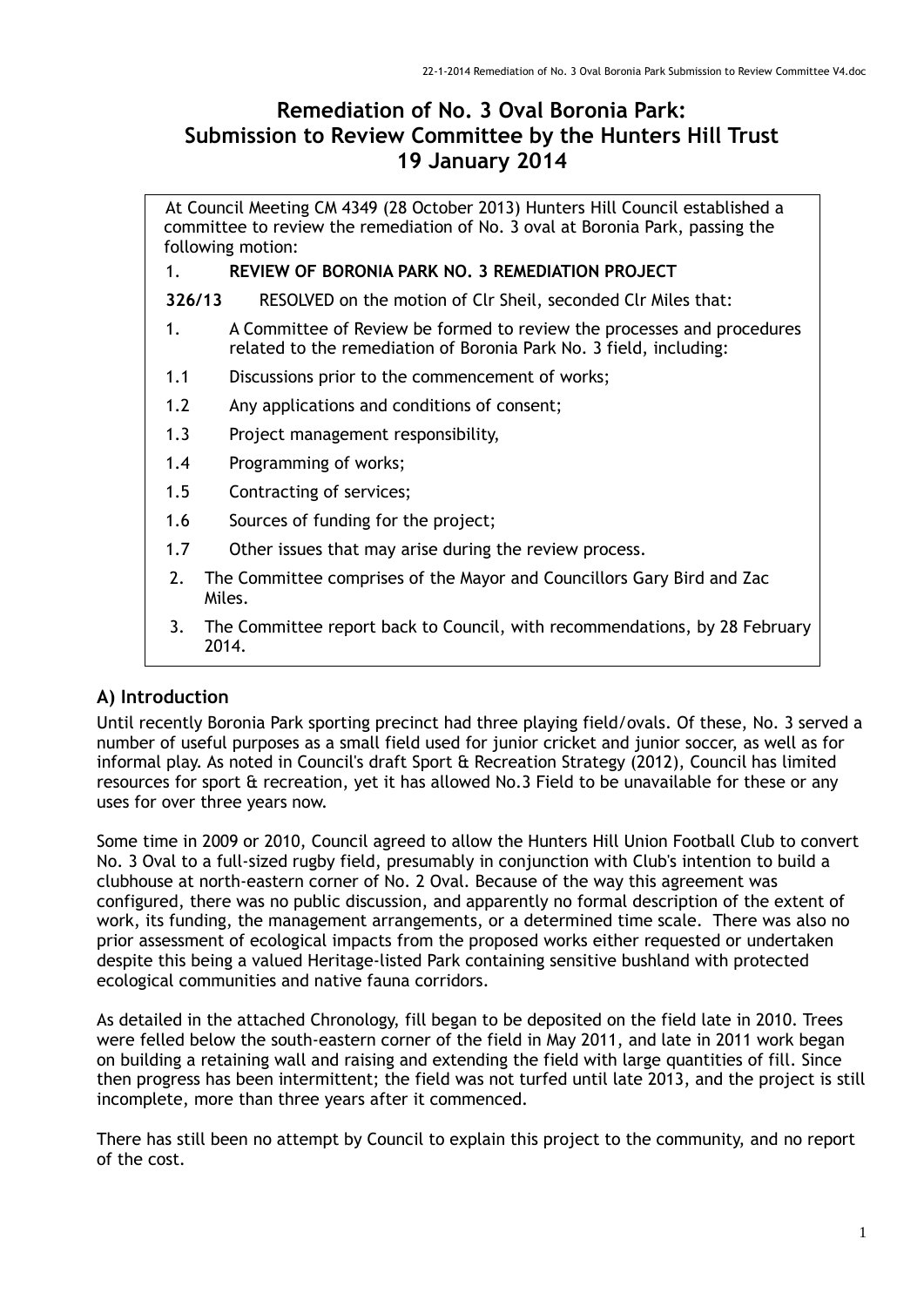# B**) Problems in the way the project was run**

In the course of this project Council erred in the many ways, including the following:

## **1) Inappropriate classification of project**

The work should not have been declared as Exempt Development, since this classification normally is used only for work undertaken under Council's direct supervision. Because there was no Development Application process, there was:

- no publicly-available justification for the project, and no defined scope;
- no opportunity for the community (or even other users of the sporting fields) to comment;
- no assessment of environmental impacts and requirements for damage mitigation despite the proximity to 'high conservation value' vegetation and the Lane Cove river;
- no proper procedures for supervision; and
- no proper financial management.

### **2) Poor supervision**

Because Council failed to supervise the project adequately:

- trees (including indigenous eucalypts) were felled to allow the field to be enlarged;
- the retaining walls are of doubtful construction;
- the batters have not been stabilised against erosion, and after heavy rain silt washes down into the bushland and into nearby waterways via the stormwater drain in Boronia Ave;
- The upper level of the field contains 'dirty' fill, including broken brick and concrete, pieces of steel, and fragments of sewer pipe and machinery;
- the field has been out of use to an excessive period (approximately three years).

| <b>Item</b>                                     | <b>Statement</b>                                                                                                                                                                 | Comment                                                                                                                                                                                                                                                                                   |
|-------------------------------------------------|----------------------------------------------------------------------------------------------------------------------------------------------------------------------------------|-------------------------------------------------------------------------------------------------------------------------------------------------------------------------------------------------------------------------------------------------------------------------------------------|
| Email from<br>Barry Smith,<br>24-8-2010         | 'The Rugby Club have received a grant to<br>level and re-surface No. 3 Field and this will<br>involve changing levels and batters but not<br>extend.'                            | This statement implies that the project would<br>be wholly funded by the Rugby Club, whereas<br>Council has contributed substantially to the<br>cost of drainage, irrigation, turfing, plants,<br>and the disposal of surplus fill and rock as well<br>as the labour cost of supervision. |
| Email from<br>David Innes,<br>$26 - 5 - 2011$ : | 'The works will involve the following:<br>1. Providing a slightly increased level playing<br>area that will allow a senior playing field<br>close to a regular full-sized field. | No. 3 field is now substantially (approx. 35m)<br>longer than required for a rugby field, and<br>somewhat wider.                                                                                                                                                                          |
|                                                 | 2. Raising the levels of the field to improve<br>drainage and the playing surface                                                                                                | The level of the field has been raised beyond<br>that necessary for these objectives.                                                                                                                                                                                                     |
|                                                 | 3. Planting of suitable native/indigenous<br>trees at the northern end of the playing field                                                                                      | Not yet done                                                                                                                                                                                                                                                                              |
|                                                 | 4. The protection of native trees along the<br>eastern side of the field by constructing<br>stone retaining walls                                                                | Some native trees were destroyed by this<br>work, and the stone retaining walls appear to<br>be structurally unsound                                                                                                                                                                      |
|                                                 | 5. The provision of improved pedestrian<br>access from the end of Boronia Ave at the<br>south eastern corner of the field                                                        | Not yet done                                                                                                                                                                                                                                                                              |
|                                                 | 6. Planting of replacement native<br>vegetation and trees along the new batters<br>on the eastern side of the field'                                                             | The batter has not been stabilised against<br>erosion during heavy rain, many of the plants<br>washed away, and some part remain unplanted                                                                                                                                                |
|                                                 | 'There is no plan to install lighting, and it<br>should be noted that the plan of                                                                                                | This is an empty reassurance, since the Rugby<br>Club, at its meeting with Council on 12-12-                                                                                                                                                                                              |

#### **3) Poor communication, lack of frankness and misleading statements**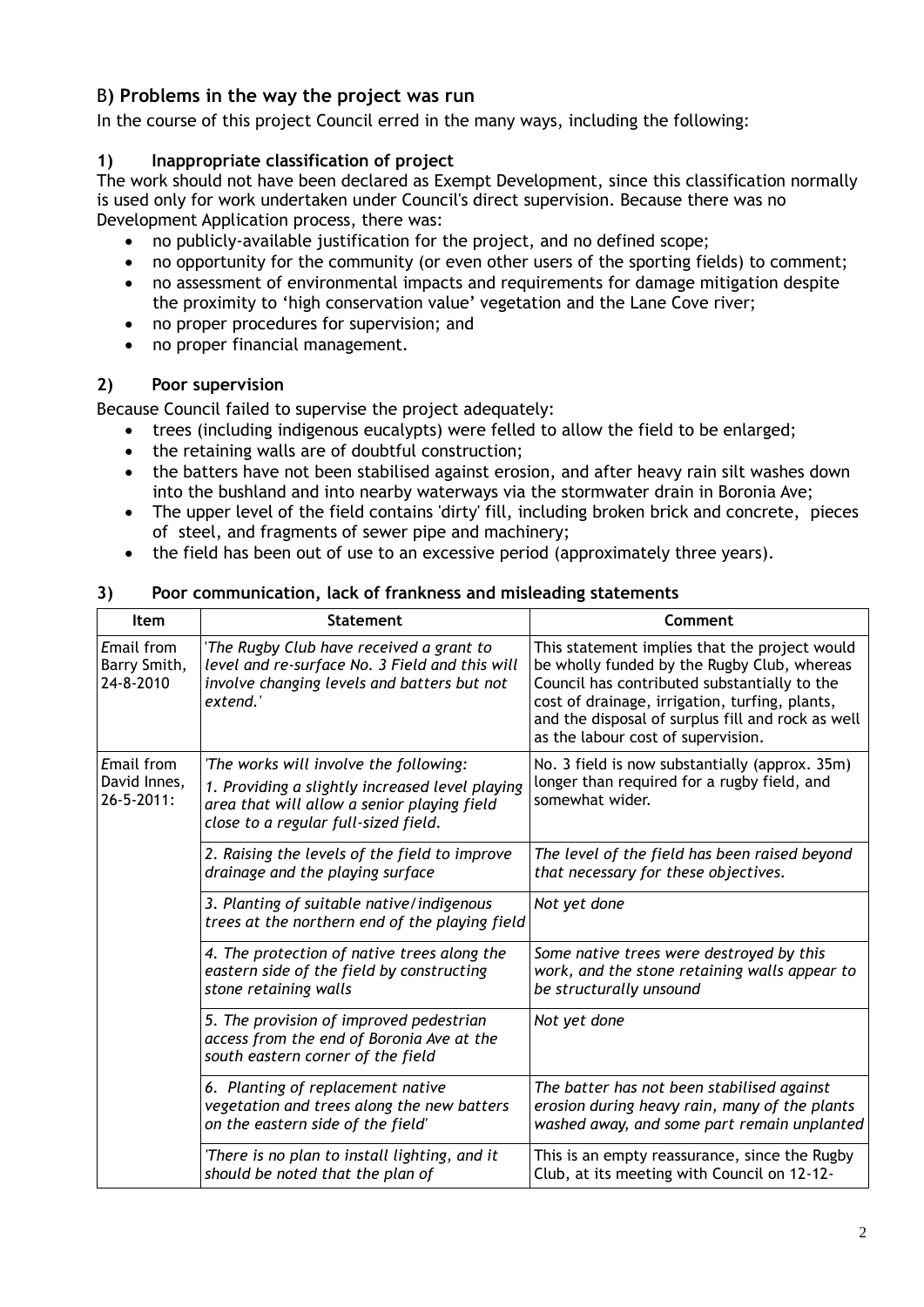|                                                                                                        | management does not allow lighting.'                                                                                                                                                                                                                                                    | 2012, stated its intention to install lights, as<br>well as a fence along the eastern edge of the<br>field. While not currently permitted, the Plan<br>of Management for Boronia Park is scheduled<br>for review this financial year, and could be<br>varied to allow these changes.                                                                                                                                     |
|--------------------------------------------------------------------------------------------------------|-----------------------------------------------------------------------------------------------------------------------------------------------------------------------------------------------------------------------------------------------------------------------------------------|--------------------------------------------------------------------------------------------------------------------------------------------------------------------------------------------------------------------------------------------------------------------------------------------------------------------------------------------------------------------------------------------------------------------------|
|                                                                                                        | 'The Club is proposing to make this its main<br>field in the longer term. It should be noted<br>that this will free up Boronia 1 for other<br>users, so it is reasonable to assume that<br>other users of the Boronia complex will<br>benefit from improved facilities.'                | This statement implies the Club, not Council,<br>is in control of the allocation of park space<br>amongst various users.                                                                                                                                                                                                                                                                                                 |
| Response by<br>David Innes<br>to a question<br>without<br>notice by Clr<br>Astridge at<br>CM 4307, 27- | 'The works are largely maintenance works,<br>they do not require a development<br>application and would not normally require,<br>or be, the subject of community<br>consultation, as there are no perceived or<br>potential adverse impacts on neighbours, or<br>users of the Reserve.' | The work was far in excess of what could<br>reasonably be regarded as maintenance, and<br>obviously there were perceived and potential<br>adverse impacts on both neighbours and users<br>of the Reserve because of the extent of the<br>work, loss of amenity and its protracted<br>timescale.                                                                                                                          |
| $6 - 2011$                                                                                             | ' an article in Councils Newsletter<br>informing residents of the works and POM<br>may be prudent. Further, a notification of<br>the works will be distributed to residents.'                                                                                                           | There has been no mention of the project in<br>Council Newsletters, and no such notification<br>was distributed to residents.                                                                                                                                                                                                                                                                                            |
| Sign near<br>grandstand                                                                                | 'Bore water used to irrigate ovals'                                                                                                                                                                                                                                                     | Because of the limited availability of the bore<br>water (and perhaps also its poor quality),<br>considerable quantities of mains water were<br>being used to irrigate Ovals Nos. 1 and 2 even<br>before the irrigation system was fitted to No.<br>3. One must conclude, therefore, that the<br>additional quantity of water required for No. 3<br>is wholly mains water, representing a<br>continuing cost to Council. |

# **C) Unresolved issues**

# **1. Excessive size of field**

A drawing held by Council for the project (dated 12-5-2011, showing original and proposed dimensions and levels) showed the proposed size of the field to be 120m x 73m, with the level raised by 0.3 – 0.4m. Aerial photographs show the actual levelled area to be wider and substantially longer than this (approximately 155m x 80m), and the height appears to have been increased by considerably more than 0.3 – 0.4m.

## **2. Excessive slope of the batter at the northern end**

Due to the length of the field being extended at its northern end, the slope down to Princes St is now much steeper than previously. On several occasions, when this was brought to David Innes' attention, he gave an assurance that excess fill would be removed from this end, reducing the slope to one that would allow the grass could be mown by Council's tractor. This appears not to have been done.

## **3. Inclusion of 'dirty fill'**

Although much of the fill used to raise the level was 'clean' (said to be from the widening of the M2 motorway), some later fill was 'dirty', containing fragments of broken brick and concrete, ceramic pipe and steel. It has been claimed that this fill was dumped without authorisation, due to failure to secure the site.

## **4. Failure to stabilise the batters**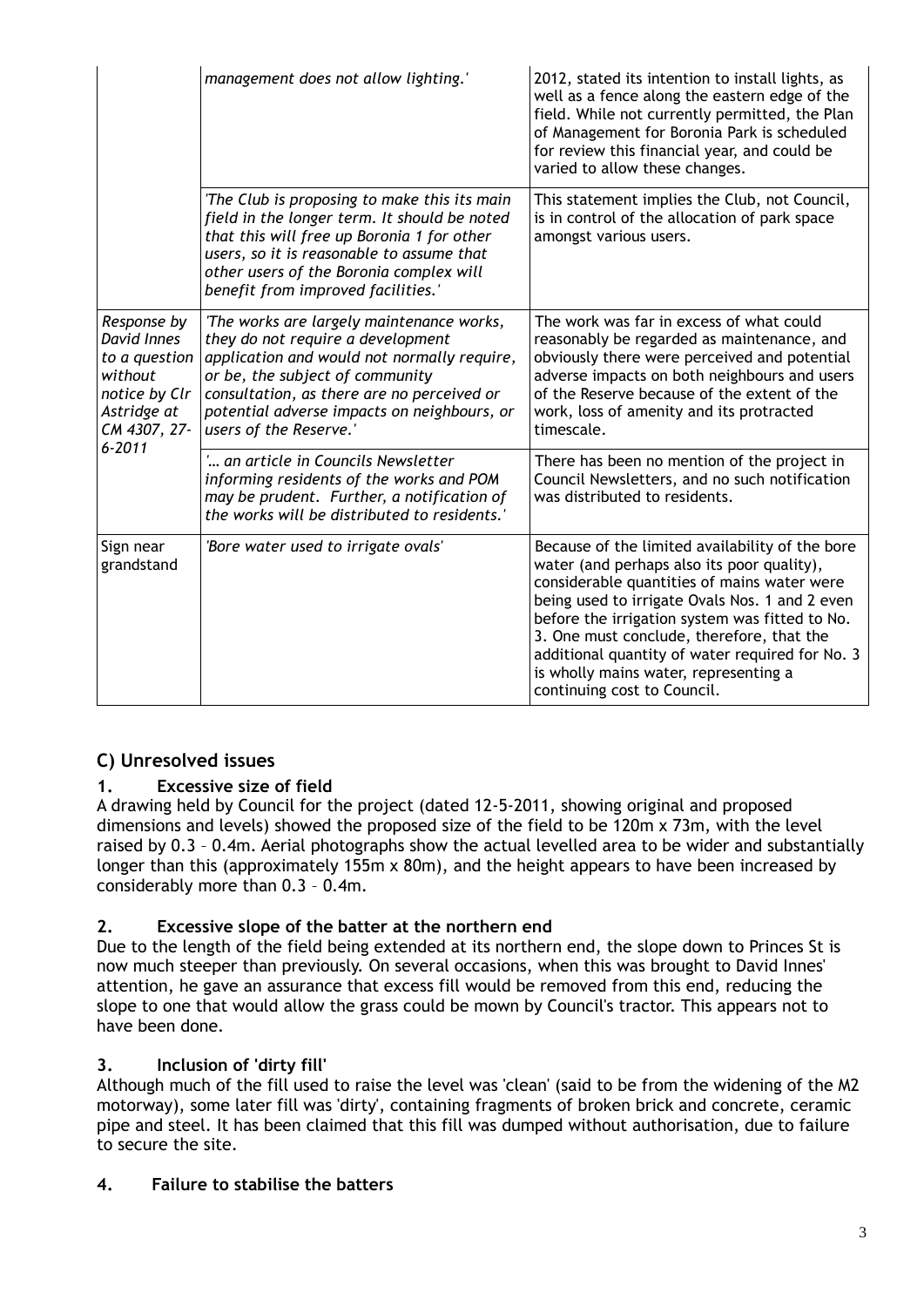The steeply sloping edge of the eastern edge of the field has not been stabilised against erosion and the sediment fences were entirely inadequate and not maintained. As a result, silt and many of the plants installed here in early April 2013 were washed away by heavy rain. Accepted good practice is to cover such steeply sloping raw fill with geological cloth or using spray-on techniques.

### **5. Incomplete work**

While No. 3 Oval is now turfed and fitted with a watering system, there is still work to be done. Yet to be completed are:

- replacement of the cricket pitch;
- stabilising and planting the batters;
- planting the northern end of the field;
- building an access path to Boronia Ave;
- removal of the **'bore water used on ovals'** sign near the grandstand.

### **D) Recommendations**

- 1. That no further Council projects be classified as Exempt Development unless fully assessed to be genuinely of minor impact, and performed under full Council supervision.
- 2. That the Survey report(s) supplied to Council, showing the actual size and height of the field in relation to its original size and height, be made available.
- 3. That the Engineer's report(s) supplied to Council as to the structural soundness of the retaining walls be made available.
- 4. That the incomplete items listed above (section C5) be completed.
- 5. That a financial report be made available showing all contributions to the cost of the project, financial or in-kind, including Government grants, and Council's own contributions including:
	- supervision of construction and remedial work;
	- removal and disposal of surplus fill;
	- removal and disposal of surplus rock;
	- installation of drainage;
	- installation of irrigation;
	- provision and installation of turf;
	- supply of plants and associated materials (including labour for rectification of initial planting after heavy rain);
	- estimates of the annual on-going cost of mains water for irrigation.
- 6. In view of implications given to the contrary, that, at the forthcoming review of the Plan of Management for Boronia Park, Council opposes any proposal to install lighting or fences on No. 3 field.
- 7. That Council make the report of the Review Committee a public document, and circulate it within the community.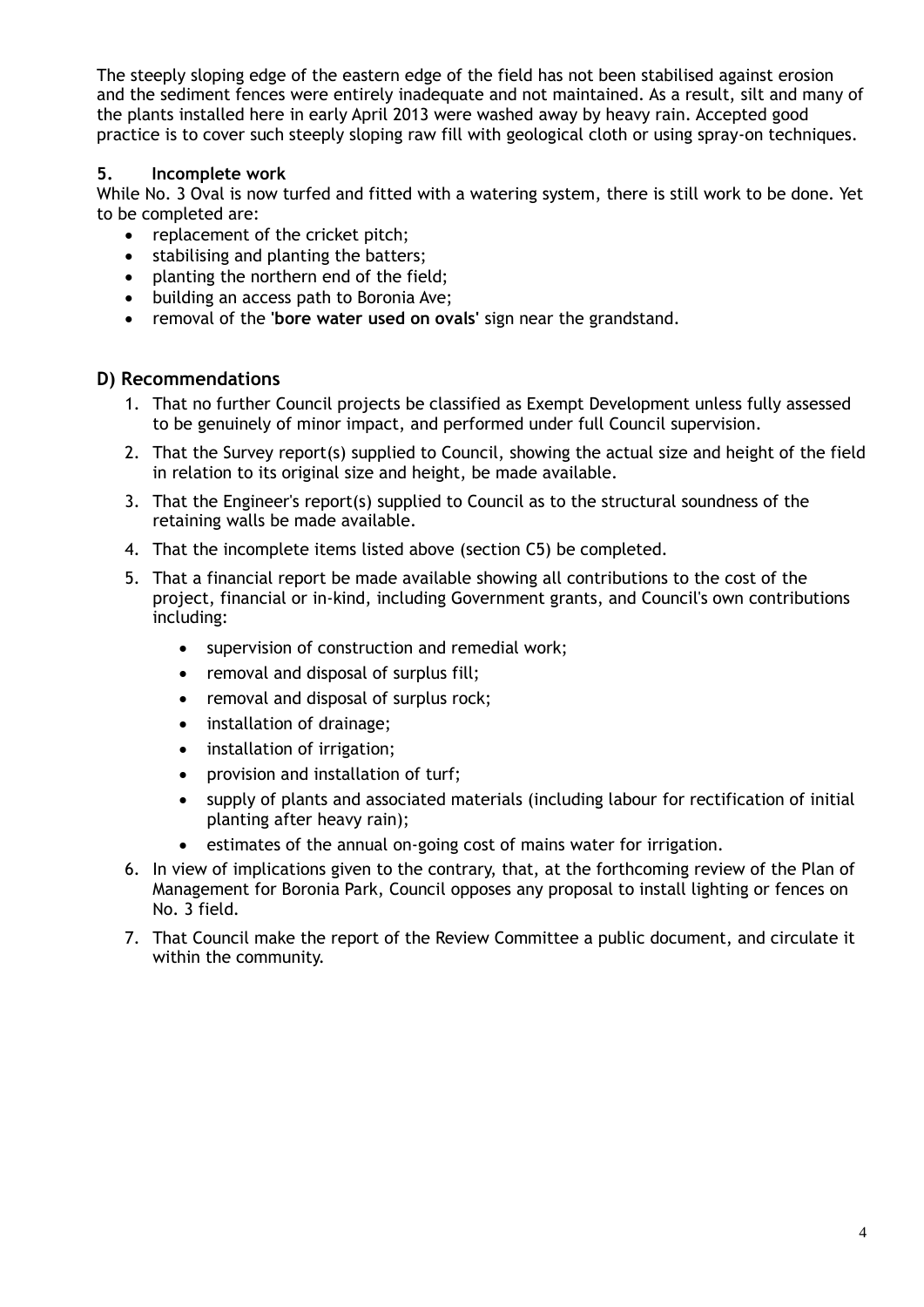### **APPENDIX**

# **Chronology of changes to No. 3 Oval, Boronia Park**

| 2009             | Hunters Hill Rugby Union Football Club received a grant of \$35,576 from the NSW<br>government's Community Building Partnership Grants scheme (App. No. 1757) for a 'Boronia<br>Park community facility'. A community facility is envisaged in the current Plan of Management<br>for Boronia Park Reserve. |
|------------------|------------------------------------------------------------------------------------------------------------------------------------------------------------------------------------------------------------------------------------------------------------------------------------------------------------|
| 24-8-2010,       | Barry Smith wrote: 'The Rugby Club have received a grant to level and re-surface No. 3 oval<br>and this will involve changing levels and batters but not extend.'                                                                                                                                          |
| 29-10-2010       | Trucks, under Council supervision, were adding fill to that already dumped along the<br>northeast edge of No. 3 Oval                                                                                                                                                                                       |
| Dec 2010         | Council Meeting gave approval-in-principle for a 20 year lease for the Rugby Club to build a<br>"community facility" in Boronia Park. No construction has yet been authorised.                                                                                                                             |
| May 2011         | Trees (including some eucalypts) were cut down (by Council or with Council approval) at the<br>southeastern corner of the No. 3 Oval                                                                                                                                                                       |
| 26-5-2011        | Email from David Innes, in response to request for information about work at No. 3 Oval,<br>reads (in part):                                                                                                                                                                                               |
|                  | ' The tree removal is the first step in works to be carried out on the No.3 Oval.'                                                                                                                                                                                                                         |
|                  | 'The works will involve the following:                                                                                                                                                                                                                                                                     |
|                  | 1. Providing a slightly increased level playing area that will allow a senior playing field<br>close to a regular full-sized field.                                                                                                                                                                        |
|                  | 2. Raising the levels of the field to improve drainage and the playing surface                                                                                                                                                                                                                             |
|                  | 3. Planting of suitable native/indigenous trees at the northern end of the playing field                                                                                                                                                                                                                   |
|                  | 4. The protection of native trees along the eastern side of the field by constructing<br>stone retaining walls                                                                                                                                                                                             |
|                  | 5. The provision of improved pedestrian access from the end of Boronia Ave at the south<br>eastern corner of the field                                                                                                                                                                                     |
|                  | 6. Planting of replacement native vegetation and trees along the new batters on the<br>eastern side of the field                                                                                                                                                                                           |
|                  | There is no plan to install lighting, and it should be noted that the plan of management does<br>not allow lighting.'                                                                                                                                                                                      |
|                  | The Club is proposing to make this its main field in the longer term. It should be noted that<br>this will free up Boronia 1 for other users, so it is reasonable to assume that other users of<br>the Boronia complex will benefit from improved facilities.'                                             |
| 27-6-2011        | In a response to a question without notice to Council Meeting 4307 by Clr Astridge, Council<br>Engineer David Innes responded as follows (see minutes on Council's website)                                                                                                                                |
|                  | The works are largely maintenance works, they do not require a development application<br>and would not normally require, or be, the subject of community consultation, as there are<br>no perceived or potential adverse impacts on neighbours, or users of the Reserve.'                                 |
|                  | ' an article in Councils Newsletter informing residents of the works and POM may be<br>prudent. Further, a notification of the works will be distributed to residents.' [Neither of<br>these eventuated]                                                                                                   |
| 13-9-2011        | Major work started on levelling, building a low stone retaining wall, and extending No. 3 Oval<br>using some hundred truckloads of clean, sandstone fill (said to be from the widening of the<br>M2). Some months later a second retaining wall was added, above the first.                                |
| 23-11-2011       | A drawing of proposed work viewed at Council shows a level area of 120m x 73m, with the<br>level increased by up to 0.4m. In this drawing a single retaining wall is shown at the eastern<br>edge, incorporating a subsoil drain (not subsequently installed).                                             |
| 26-4-2012        | Aerial photography shows that the level area has been extended approximately 30% longer<br>than that shown in the drawing (155m x 75-85m).                                                                                                                                                                 |
| May 2012         | Work ceased                                                                                                                                                                                                                                                                                                |
| <b>July 2012</b> | Work restarted, building a second, higher retaining wall above the first wall. Much stone<br>delivered to site, but not all used.                                                                                                                                                                          |
| Sept 2012        | Work ceased, but small loads of dirty (i.e. contaminated) fill accumulated on-site                                                                                                                                                                                                                         |
|                  |                                                                                                                                                                                                                                                                                                            |

Dec 2012 Work restarted, removing and/or burying dirty waste, and moving surplus stone to the area adjacent to No. 3 Oval.